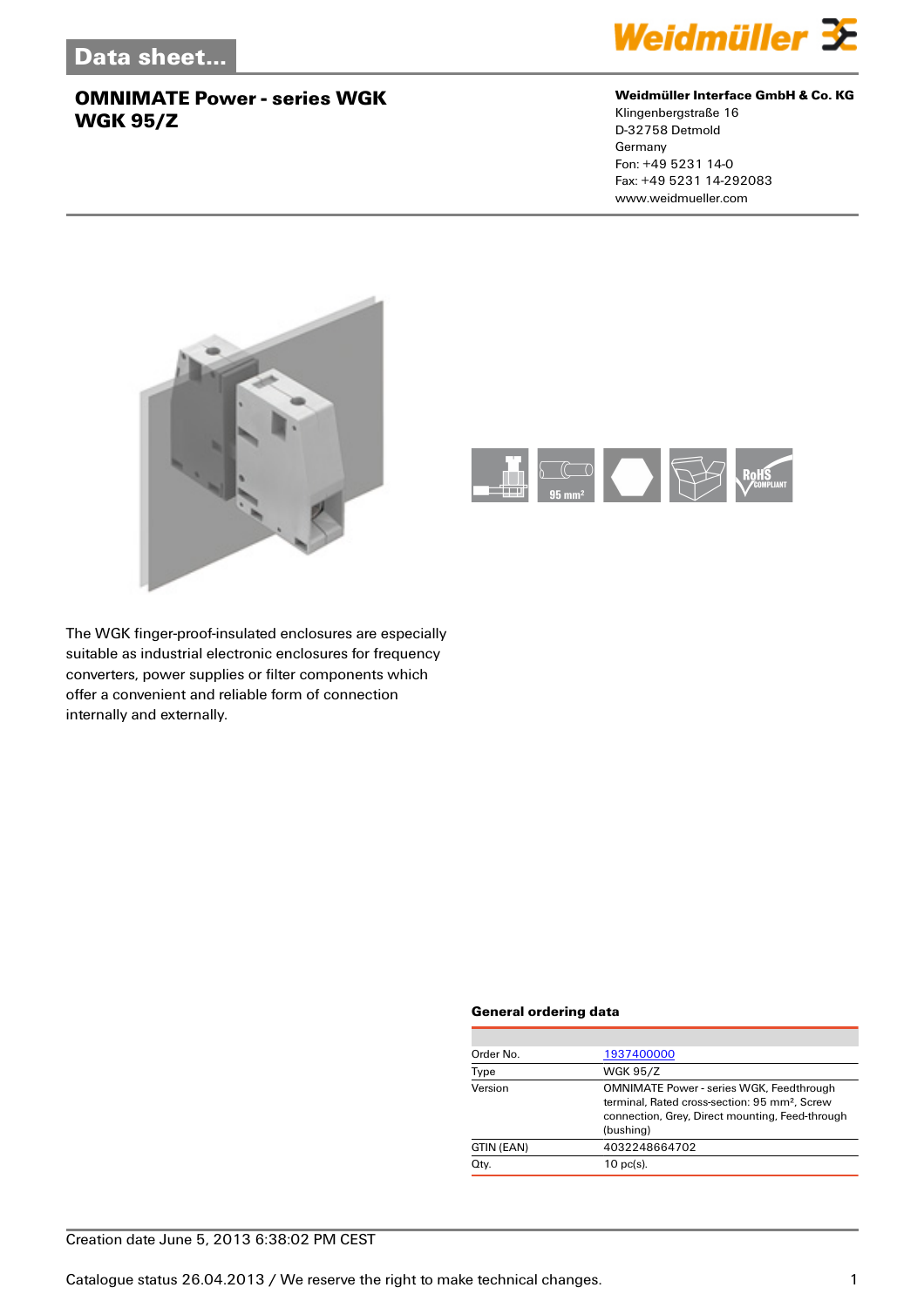# **Technical data**



#### **Weidmüller Interface GmbH & Co. KG**

Klingenbergstraße 16 D-32758 Detmold Germany Fon: +49 5231 14-0 Fax: +49 5231 14-292083

| <b>Dimensions and weights</b>                                                                                                          |                                       |                                                                                                                 |                                             |  |  |
|----------------------------------------------------------------------------------------------------------------------------------------|---------------------------------------|-----------------------------------------------------------------------------------------------------------------|---------------------------------------------|--|--|
|                                                                                                                                        |                                       |                                                                                                                 |                                             |  |  |
| Length                                                                                                                                 | $95 \,\mathrm{mm}$                    | Width                                                                                                           | $25 \, \text{mm}$                           |  |  |
| Height                                                                                                                                 | 74 mm                                 | Height of lowest version                                                                                        | 74 mm                                       |  |  |
| Net weight                                                                                                                             | 250.4g                                |                                                                                                                 |                                             |  |  |
| 2 clampable conductors with identical cross-section                                                                                    |                                       |                                                                                                                 |                                             |  |  |
|                                                                                                                                        |                                       |                                                                                                                 |                                             |  |  |
| Wire connection cross section AWG,<br>max.                                                                                             | AWG 4/0                               | Wire connection cross section AWG.<br>min.                                                                      | AWG 4                                       |  |  |
| <b>Additional connection</b>                                                                                                           |                                       |                                                                                                                 |                                             |  |  |
|                                                                                                                                        |                                       | <b>Rated current</b>                                                                                            | 232 A                                       |  |  |
| Clamping screw<br>Tightening torque, max.                                                                                              | M8/Hexagon<br>20 Nm                   | Tightening torque, min.                                                                                         | 15 Nm                                       |  |  |
|                                                                                                                                        |                                       |                                                                                                                 |                                             |  |  |
| <b>Conductors suitable for clamping</b>                                                                                                |                                       |                                                                                                                 |                                             |  |  |
| Cross-section for connected conductor,<br>finely stranded with wire-end ferrules<br>and plastic collars DIN 46228/4, rated             |                                       | Wire connection cross section AWG,<br>max.                                                                      |                                             |  |  |
| connection, min.                                                                                                                       | $35 \text{ mm}^2$                     |                                                                                                                 | AWG 4/0                                     |  |  |
| Wire connection cross section AWG.<br>min.                                                                                             | AWG 4                                 | Wire connection cross section, finely<br>stranded with wire-end ferrules DIN<br>46228/1, rated connection, max. | $95 \text{ mm}^2$                           |  |  |
| Wire connection cross section, finely<br>stranded with wire-end ferrules DIN<br>46228/1, rated connection, min.                        | $35 \text{ mm}^2$                     | Wire connection cross section, finely<br>stranded, max.                                                         | $95 \text{ mm}^2$                           |  |  |
| Wire connection cross section, stranded,<br>rated connection, max.                                                                     | $95 \text{ mm}^2$                     | Wire connection cross section, stranded,<br>rated connection, min.                                              | $35 \text{ mm}^2$                           |  |  |
| Wire connection cross-section, finely<br>stranded with wire-end ferrules and<br>plastic collars DIN 46228/4, rated<br>connection, max. | $95 \text{ mm}^2$                     | Stripping length                                                                                                | $27 \text{ mm}$                             |  |  |
| <b>Rated data to IEC</b>                                                                                                               |                                       |                                                                                                                 |                                             |  |  |
|                                                                                                                                        |                                       |                                                                                                                 |                                             |  |  |
| Current at maximum wires                                                                                                               | 232 A                                 | Pollution severity                                                                                              | 3                                           |  |  |
| Rated cross-section                                                                                                                    | $95 \text{ mm}^2$                     | Rated current                                                                                                   | 232 A                                       |  |  |
| Rated impulse withstand voltage                                                                                                        | 8 kV                                  | Rated voltage                                                                                                   | 690 V                                       |  |  |
| Standards                                                                                                                              | IEC 60947-7-1                         |                                                                                                                 |                                             |  |  |
| <b>Technical data</b>                                                                                                                  |                                       |                                                                                                                 |                                             |  |  |
|                                                                                                                                        |                                       |                                                                                                                 |                                             |  |  |
| Clamping range, rated connection, max. 95 mm <sup>2</sup>                                                                              |                                       | Clamping range, rated connection, min.                                                                          | $35 \text{ mm}^2$                           |  |  |
| Clamping screw                                                                                                                         | M8/Hexagon                            | Gauge to IEC 60947-1                                                                                            | <b>B12</b>                                  |  |  |
| Number of connections                                                                                                                  | 2                                     | Stripping length, rated connection                                                                              | 27 mm                                       |  |  |
| Tightening torque, max.                                                                                                                | 20 Nm                                 | Tightening torque, min.                                                                                         | 15 Nm                                       |  |  |
| <b>Technical specification</b>                                                                                                         |                                       |                                                                                                                 |                                             |  |  |
|                                                                                                                                        |                                       |                                                                                                                 |                                             |  |  |
| Colour of insulating material                                                                                                          | Grey                                  | Connection direction                                                                                            | on side                                     |  |  |
| End cover plate required                                                                                                               | No                                    | Installation advice                                                                                             | Direct mounting, Feed-<br>through (bushing) |  |  |
| Product family                                                                                                                         | <b>OMNIMATE Power - series</b><br>WGK |                                                                                                                 |                                             |  |  |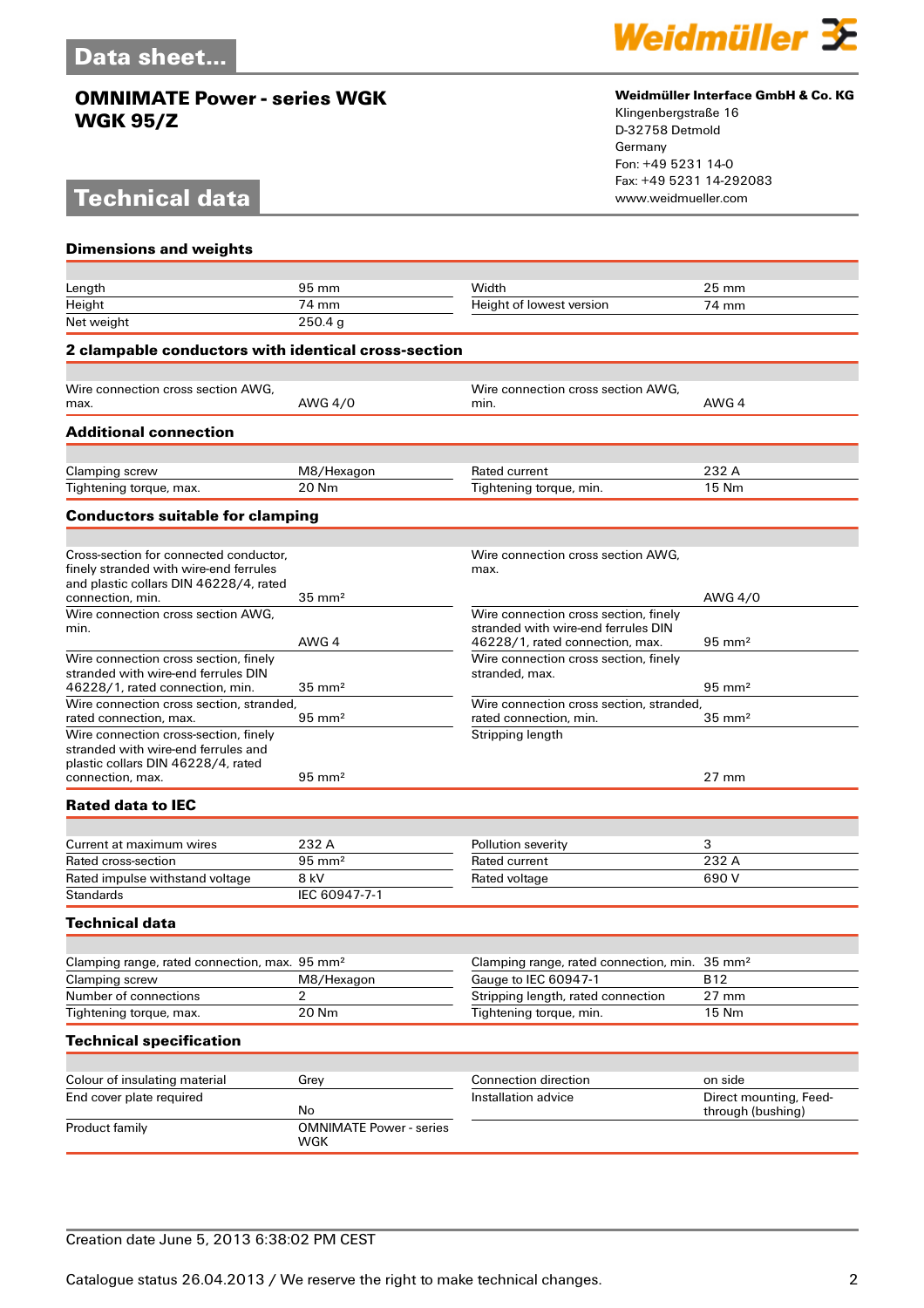# **Technical data**



#### **Weidmüller Interface GmbH & Co. KG**

Klingenbergstraße 16 D-32758 Detmold Germany Fon: +49 5231 14-0 Fax: +49 5231 14-292083

| <b>CSA ratings data</b>                        |                                                                                                                         |                                               |             |
|------------------------------------------------|-------------------------------------------------------------------------------------------------------------------------|-----------------------------------------------|-------------|
|                                                |                                                                                                                         |                                               |             |
| Certificate No. (CSA)                          | 200039-1830694                                                                                                          | Voltage size B (CSA)                          | 600 V       |
| Voltage size C (CSA)                           | 600 V                                                                                                                   | Current size B (CSA)                          | 230 A       |
| Current size C (CSA)                           | 230 A                                                                                                                   | Wire cross section min. (CSA)                 | 4 AWG       |
| <b>UL ratings data</b>                         |                                                                                                                         |                                               |             |
|                                                |                                                                                                                         |                                               |             |
| Certificate No. (cURus)                        | E60693VOL1SEC84                                                                                                         | Conductor size Factory wiring max.<br>(cURus) | 0000 AWG    |
| Conductor size Factory wiring min.<br>(cURus)  | 4 AWG                                                                                                                   | Conductor size Field wiring max. (cURus)      | 0000 AWG    |
| Conductor size Field wiring min. (cURus) 4 AWG |                                                                                                                         | Current size B (cURus)                        | 230 A       |
| Current size C (cURus)                         | 230 A                                                                                                                   | Voltage size B (cURus)                        | 600 V       |
| Voltage size C (cURus)                         | 600 V                                                                                                                   |                                               |             |
| <b>Material data</b>                           |                                                                                                                         |                                               |             |
|                                                |                                                                                                                         |                                               |             |
| Material<br>UL 94 flammability rating          | Wemid<br>$V-0$                                                                                                          | Colour                                        | Grey        |
| <b>Classifications</b>                         |                                                                                                                         |                                               |             |
|                                                |                                                                                                                         |                                               |             |
| <b>ETIM 3.0</b>                                | EC001283                                                                                                                | <b>UNSPSC</b>                                 | 30-21-18-11 |
| eClass 5.1                                     | 27-14-11-34                                                                                                             | eClass 6.2                                    | 27-14-11-34 |
| eClass 7.1                                     | 27-14-11-34                                                                                                             |                                               |             |
| <b>Notes</b>                                   |                                                                                                                         |                                               |             |
|                                                |                                                                                                                         |                                               |             |
| Notes                                          | • Metal walls: 1 #96 2.5 mm = 1000 V; 2.5 #96 4 mm = 800 V; 4 #96 6 mm = 690 V; plastic walls: 1 #96 6<br>$mm = 1000 V$ |                                               |             |
| <b>Approvals</b>                               |                                                                                                                         |                                               |             |
|                                                |                                                                                                                         |                                               |             |
| Approvals                                      |                                                                                                                         |                                               |             |
|                                                | C E                                                                                                                     |                                               |             |
|                                                |                                                                                                                         |                                               |             |
|                                                |                                                                                                                         |                                               |             |

ROHS Conform